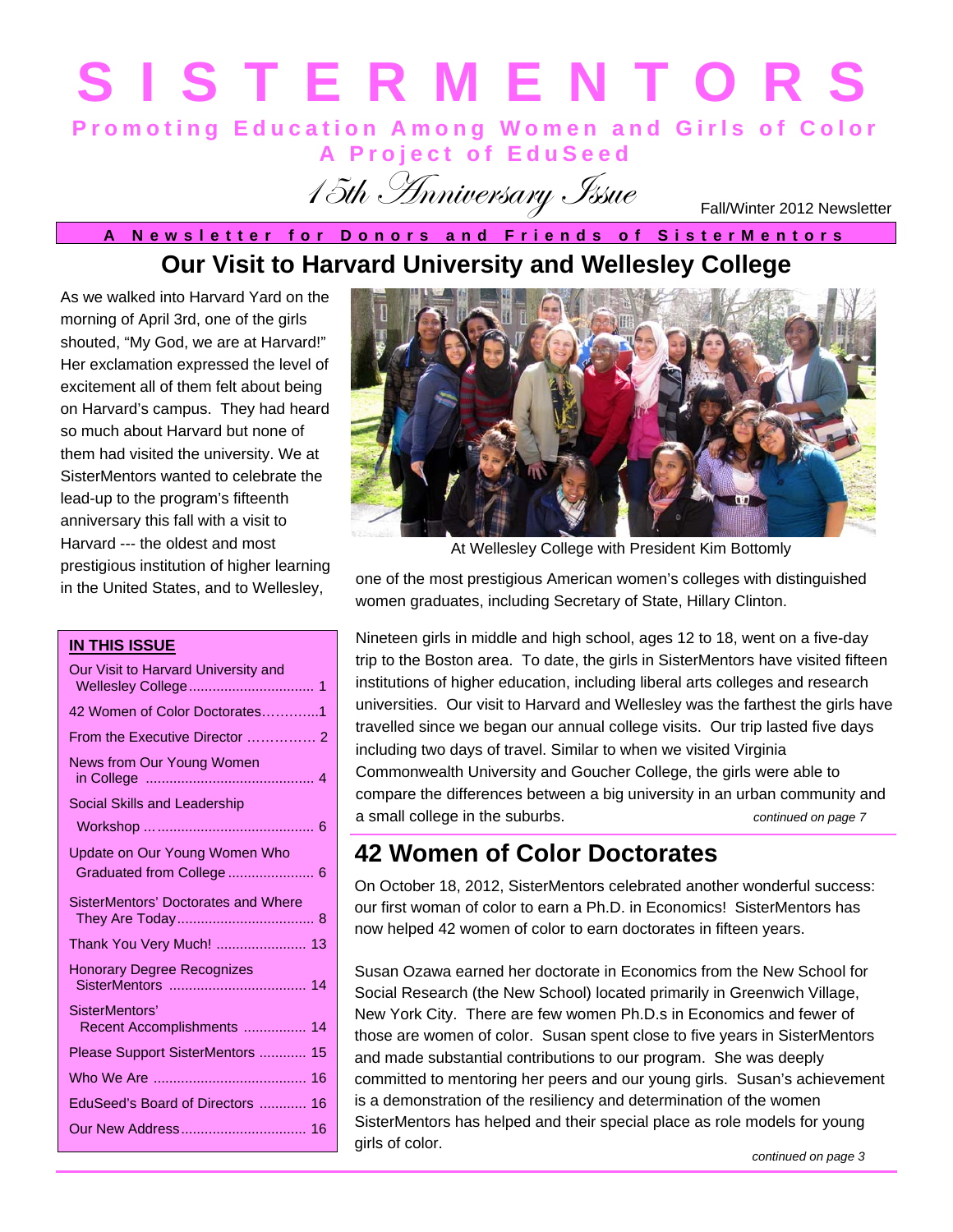### **From the Executive Director**

Dear Donors and Friends:

We have kicked off a year-long celebration of SisterMentors' 15th Anniversary and we are so excited!!! We are celebrating from Fall 2012 to Fall 2013!

Our 15 years of mentoring, promoting education and transforming communities are, in large part, due to your continued generous support. I founded SisterMentors in the fall of 1997 and we began fundraising in 2001 after SisterMentors became a program under the nonprofit organization, EduSeed. Some of you have been supporters since 2001 and others are more recent supporters. We are privileged to have donors like you and we thank you all for your continued support, especially during these challenging times. Thank you so much!

As I write to you after the elections, we are full of hope about the future. We have come a long way since 1997 in terms of our success in changing the lives of the women and girls who participate in our program. We have helped 19 young women to go to college --- three of whom recently graduated --- and 42 women to earn doctorates. The young women have been admitted to schools such as Duke, Goucher, Bates, Virginia Commonwealth University and Northern Virginia Community College. The women have earned doctorates in diverse disciplines, including in Math, Science and Economics.

As you turn the pages of this newsletter, you will get an update on some of our young women in college --- four of whom are scheduled to graduate in May 2013. You will also get an update on some of the women we have helped to earn their doctorates, some of whom are now tenured faculty at their universities or working with nonprofits that are committed to social good. We are seeing the ripple effects of our work and the positive change it is having on lives beyond those of the women and girls that we serve.

There are many stories about how our work has impacted the lives of the women and girls we have served these past fifteen years and the lives of their families. I remember snippets of a few of those stories: the mother who wept when she saw her daughter walk across the stage at her high school graduation; the grandmother who set foot on a college campus for the first time in her life to see her granddaughter graduate --- the first person in their immediate and extended family to receive a college



**Margie Obeng, Pennsylvania State University** 

degree; the woman who, instead of submitting her letter quitting her doctoral program, joined SisterMentors and earned her doctorate; the twelve-year-old girl who was shy and struggling in school who is now a twenty-oneyear-old woman whose high self-esteem has propelled her to the Dean's list because of her excellent academic record; and the young woman who ran a successful campaign for a leadership role as soon as she arrived on her college campus.

It is a privilege to witness the transformation of so many lives. One of the most exciting developments for us over the years is that we started out serving only middle school girls and women doctoral students, and then evolved into serving women and girls on almost all educational levels --- elementary, middle, and high school, college and graduate school. We are a part of many of the girls' lives, from elementary school through college graduation, and we build strong relationships with the women doctoral students who spend between three to five years in our program working on their dissertations and mentoring our girls.

I am humbled by your generosity and grateful for your support these past years. We know that times are tough for many due to the economy, but I kindly request that you put SisterMentors on your list of priorities for giving as the year draws to a close. We thank you for the huge role you play, through your donations, in helping the women and girls in SisterMentors to pursue their dream of higher education. We simply cannot do this work without your support.

Please continue to support us. This year, we invite you to do something special in honor of SisterMentors' 15th anniversary. We invite you to make a pledge to help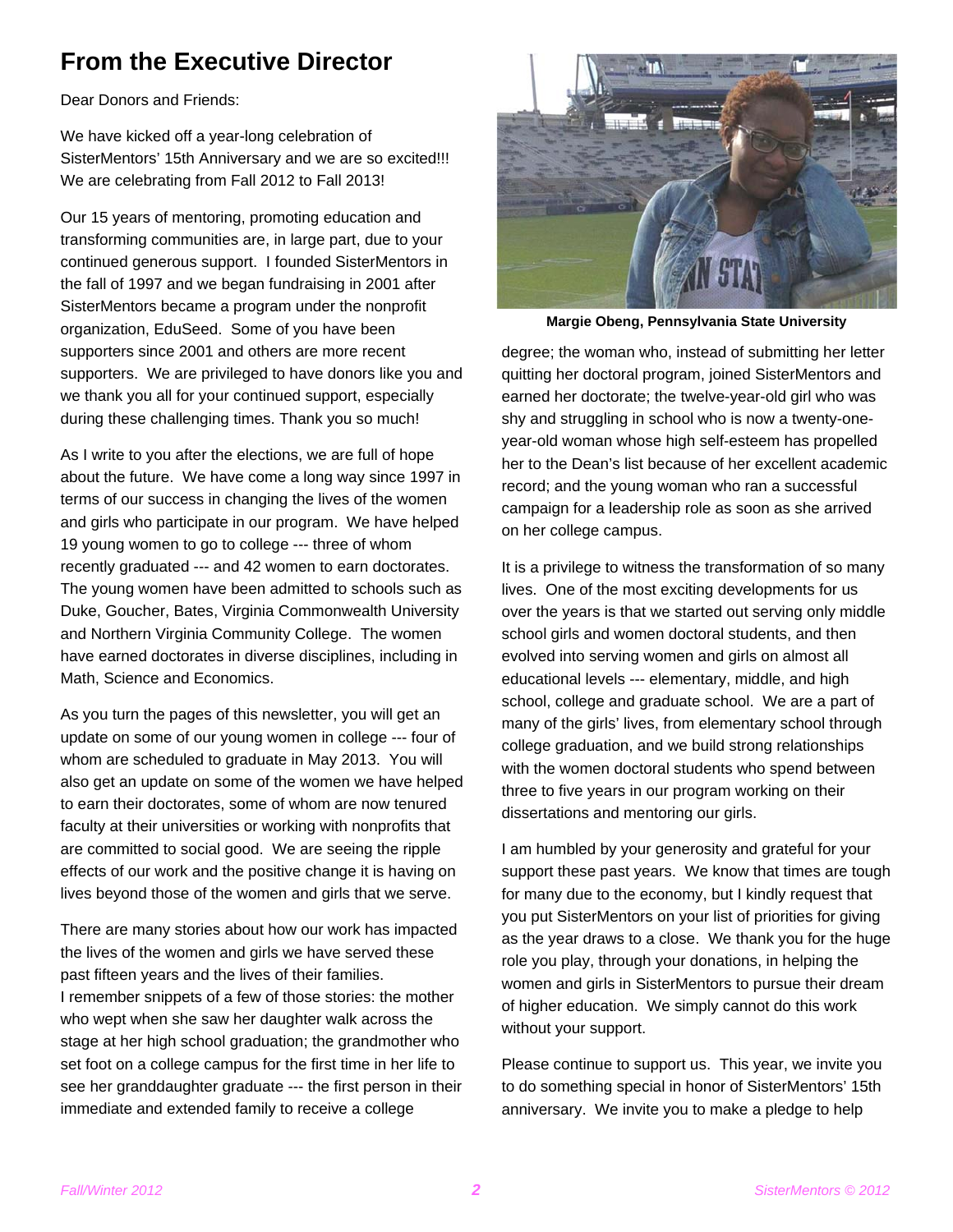sustain our work for the next five years, culminating in SisterMentors' twentieth anniversary in 2017. This is an exciting time for us! Join us in our goal to raise \$30,000 in cash and pledges by December 31, 2012. You can pledge \$1,000 each year for the next five years, \$500 each year for the next five years, or \$250 each year for the next five years. Or, you can pledge any amount over any period. Or, you can send us a one-time gift --- we are grateful for whatever you can give. You can make your donation by check, credit card, or you can make a donation online at **www.sistermentors.org** by clicking on the **DONATE NOW** link and following the instructions. Please make your first payment on your pledge, or send your one-time gift before the end of 2012.

As always, I encourage you to contact me for any reason. I am always delighted to hear from you. I can be reached at **director@sistermentors.org** or at 202-778-6424. I look forward to talking with you.

Thank you for your support of SisterMentors! Sincerely,

fluire K. Leuis Shireen K. Lewis, Ph.D.



**SisterMentors Girls** 

### **42 Women of Color Doctorates**

*continued from page 1* 



**Susan Ozawa** 

Susan is a mixed-race, fourth generation Japanese-American. Her family's history of fleeing from and negotiating various regimes, including her grandfather's experience as a Russian Jew and her father's internment in the United States for being of Japanese descent during World War II, led her to find an intellectual home of critical thought at the graduate school of the New School, formerly named the University in Exile. Susan has worked at several think-tanks and non-governmental organizations and is currently a researcher with the national labor union for registered nurses, National Nurses United, in Oakland, California.

"What SisterMentors has done is grounded me and given my work tremendous meaning. I have made a commitment to these amazing women and the mentees to achieve in order to give back and that commitment kept me going when all hope seemed to be lost. The degree was much larger than me or my life goals, but was part of a history of all those overcoming marginalization. SisterMentors reminded me of our collective noble calling to develop our talents and expand our knowledge in order to give back. There is nothing more important or rewarding than answering that call and SisterMentors kept my eyes on *that* prize."

—- Susan Ozawa, Ph.D.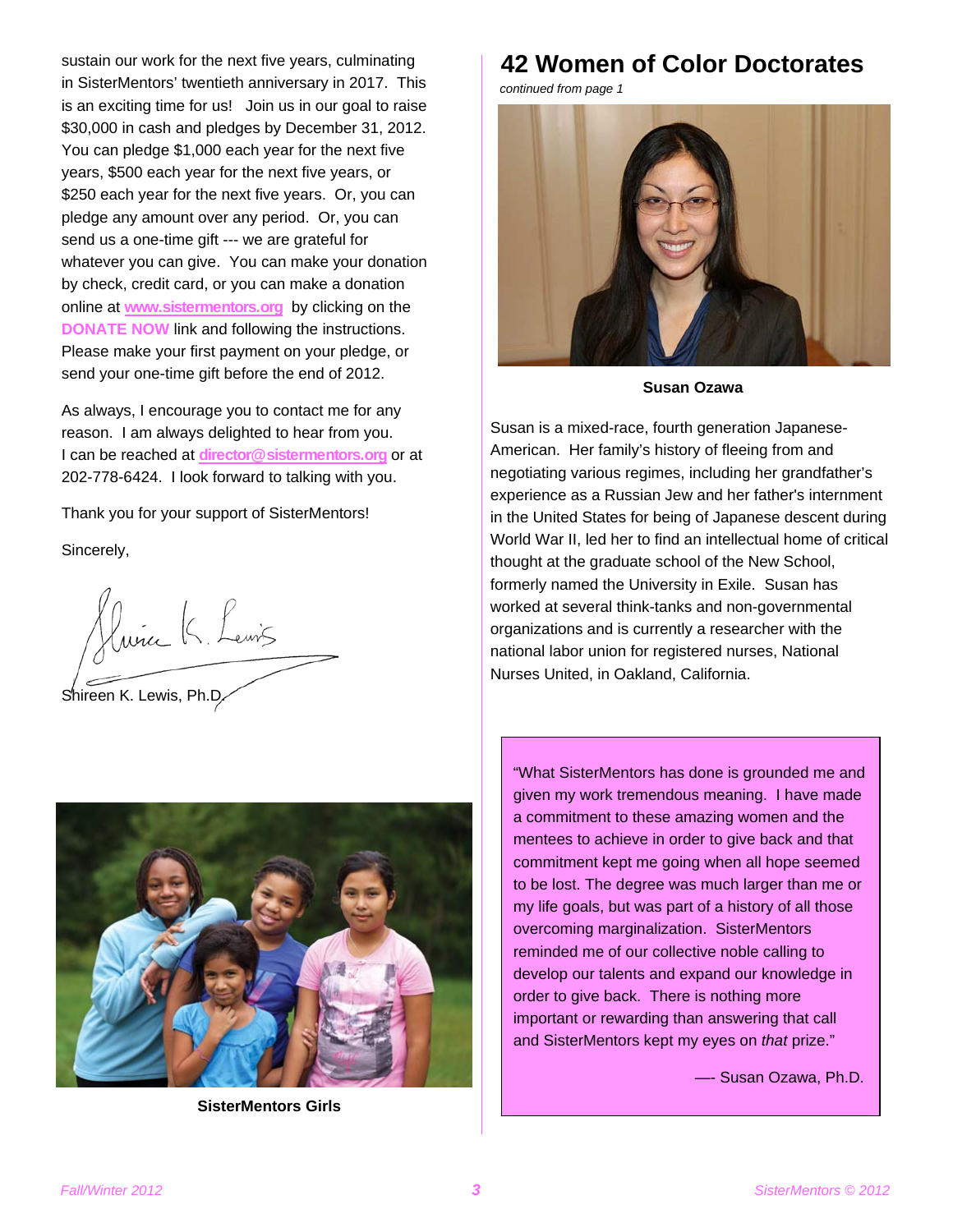### **News from Our Young Women in College**

#### **Fourth Year**

#### **Rudy Abate, Mary Washington University**

I knew from the start of my junior year that it wasn't going to be easy. I knew that I had to work twice as hard. As a senior, I didn't expect my classes to get easier but rather I expected the way I would handle my time and work load of my courses to be easier than freshman year. This fall, I am taking the GRE, the graduate record examinations, and applying to graduate school for Athletic Training and possibly Neuropsychology. I am sad that I only have one more year left of college but excited about moving on to bigger and greater things.

#### **Kedest Firdaweke, Virginia Commonwealth University**

My junior year went by so quickly it felt like I finished it in a week. It was quite stressful, but since I was taking upper level classes and going deeper into my major, I understood that things had to get harder. My senior year so far has been stressful because I am living off campus for the first time and must have a job. I am majoring in Advertising and so I am taking classes in my major. Although I am very busy, I still find time to volunteer, including as a mentor in an elementary school. I am not sure what I want to do when I graduate next May but I am considering taking a year off to work or go back home to Ethiopia to consider my next steps.

#### **Ruhama Yared, Goucher College**

My junior year at Goucher, I went abroad during the fall semester to study in Barbados. In the spring, I was back at Goucher taking Education and Math classes. I also taught a fifth grade Language Arts class. I learned a lot about what I would like to do after graduation which is to teach Math to underprivileged children so that they will grow to love Math as much as I do. This summer, SisterMentors helped me to get an internship with the American Institutes for Research. I wrote quizzes and reviewed lesson plans for teachers in elementary, middle, and high school grades. I gained a lot of experience through this internship that I can use when I start teaching after graduation next May.

#### **Third Year**

#### **Cindy Ayala, George Mason University**

I transferred from a community college to George Mason University. I am now in my junior year. The transfer process was a bit hectic but I survived and now I am happy. I declared my major as New Media Arts (Animation) with a minor in Game Design. After



**Cindy Ayala** 

only one semester, I made the Dean's list with a GPA of 3.61 and I was so excited! This is the first time in my life that I have achieved outstanding academic success. My hard work paid off and I intend to maintain my GPA. I love GMU. I must thank SisterMentors for all the help I received during the transfer.

#### **Alinah Mphofe, Northern Virginia Community College**

Currently, I have one semester left at Northern Virginia Community College. I plan on transferring to Longwood University or the University of Virginia College at Wise in the spring and major in Education. It took one bad grade in Statistics to figure out that Business Administration was not for me and that I should pursue my lifelong dream of teaching. Right now, I juggle work and classes every day. Even though sometimes I feel tired, I know that eventually my perseverance will pay off.

#### **Azeb Legesse, Virginia Commonwealth University**

My sophomore year at Virginia Commonwealth University was very challenging but quite rewarding. I took difficult classes while balancing extracurricular activities such as working with elementary school students. I was accepted into the Honors program so I took a couple of honors classes. This fall, I began the clinical laboratory science program. This program is a two year program taken at VCU's medical campus which will help me to graduate with a bachelor's degree in clinical laboratory science. After graduation, I will continue with my goal of going to pharmacy school to earn my Ph.D. in Pharmacy.

#### **Maya Simpkins, Virginia Commonwealth University**

My sophomore year was difficult. But it all ended well and I achieved my goal of making the Dean's list for the second time and keeping up with my extracurricular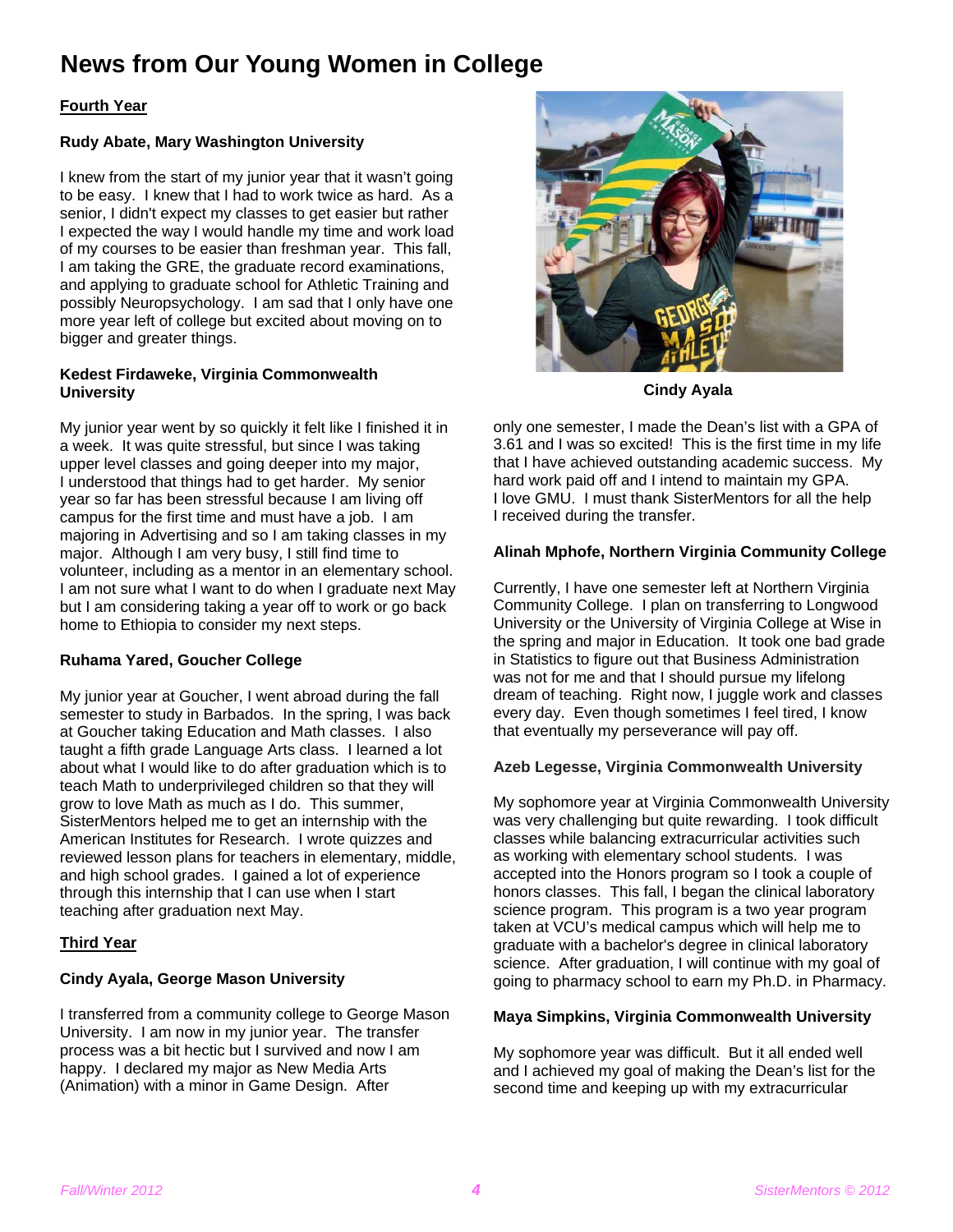

**Maya Simpkins Binta Bayoh All Accords** Binta Bayoh **Binta Bayoh** 

activities. Before my junior year, I found out I would not be receiving as much financial aid as I did in previous years and I was unable to afford to return to school. SisterMentors gave me advice about how to help fix my financial situation and because of their help, I was able to find a way to pay for school. As a junior this school year, I am finally able to take most of my classes that fall under my major and I plan on staying on the Dean's list.

#### **Second Year**

#### **Margie Obeng, Pennsylvania State University**

When I began my journey at Pennsylvania State University, I had an idea about what to expect after many college visits with SisterMentors, but the experience of your first year at school is where you really gain knowledge. During my first semester, I was quite overwhelmed with school. I felt lost and helpless at times due to the size of my campus. For the first time in my life I began to question myself. Luckily, after a discussion with upper level students and the support of my fellow first years, I understood that college is a struggle and nothing in this life comes easy. In the spring, things took a turn for the better. I realized that if I wanted to be a good example, I needed to do everything in my power to strive for excellence. I worked hard and made the Dean's list with a 3.51 GPA. I am excited to continue my second year at Penn State.

#### **Binta Bayoh, University of Virginia College at Wise**

My first year of college had its ups and downs. When I first started school, I had a pretty good idea of what I was stepping into mainly because of the many college visits I did with SisterMentors. When I moved into my college dorm to start my college experience, I had a hard time adjusting because of the new environment. One of the things that made my transition easier was the fact that my college roommate Sherifa, who is also part of SisterMentors, is a longtime friend, so in a way I had a



piece of home with me. So after the first year of college I started feeling more comfortable and did what I had to do for the second semester to get the grades I wanted. By the end of my first year, I was proud of my success. Now that I am in my second year of college, I am participating in extracurricular activities and am more involved on campus. Knowing what to expect and how to tackle any challenges I face makes me know that the next 3 years of school will be successful.

#### **Sherifa Idris, University of Virginia College at Wise**

My freshman year in college was interesting and different. Being in college, I was able to learn new things which helped me grow and become independent. By going to a college that was far from home, I was able to adapt to the educational environment by using helpful resources such as my advisor, financial aid office, tutors, and professors. These things helped me with my college experience. I took on leadership roles and was nominated by my peers as the treasurer of the freshman dorm. As treasurer, I was in charge of budgeting the funds. I am now in my sophomore year and staying on track with my education. I am also getting more involved by joining different organizations.

### **First Year**

#### **Ledia Yirgu, University of Virginia College at Wise**

I began my first semester at the University of Virginia College at Wise this fall. The courses I am taking include Personal Finance, Public Speaking and Social Problems (which includes recent history and current events, including the presidential election). I have already declared my major as Business since I plan to have my own business. I am very happy to have Binta and Sherifa here at UVA Wise since they are helping me a lot to get through my first year of college. I don't know what I would have done without them. We spend a lot of time together, including studying at the library.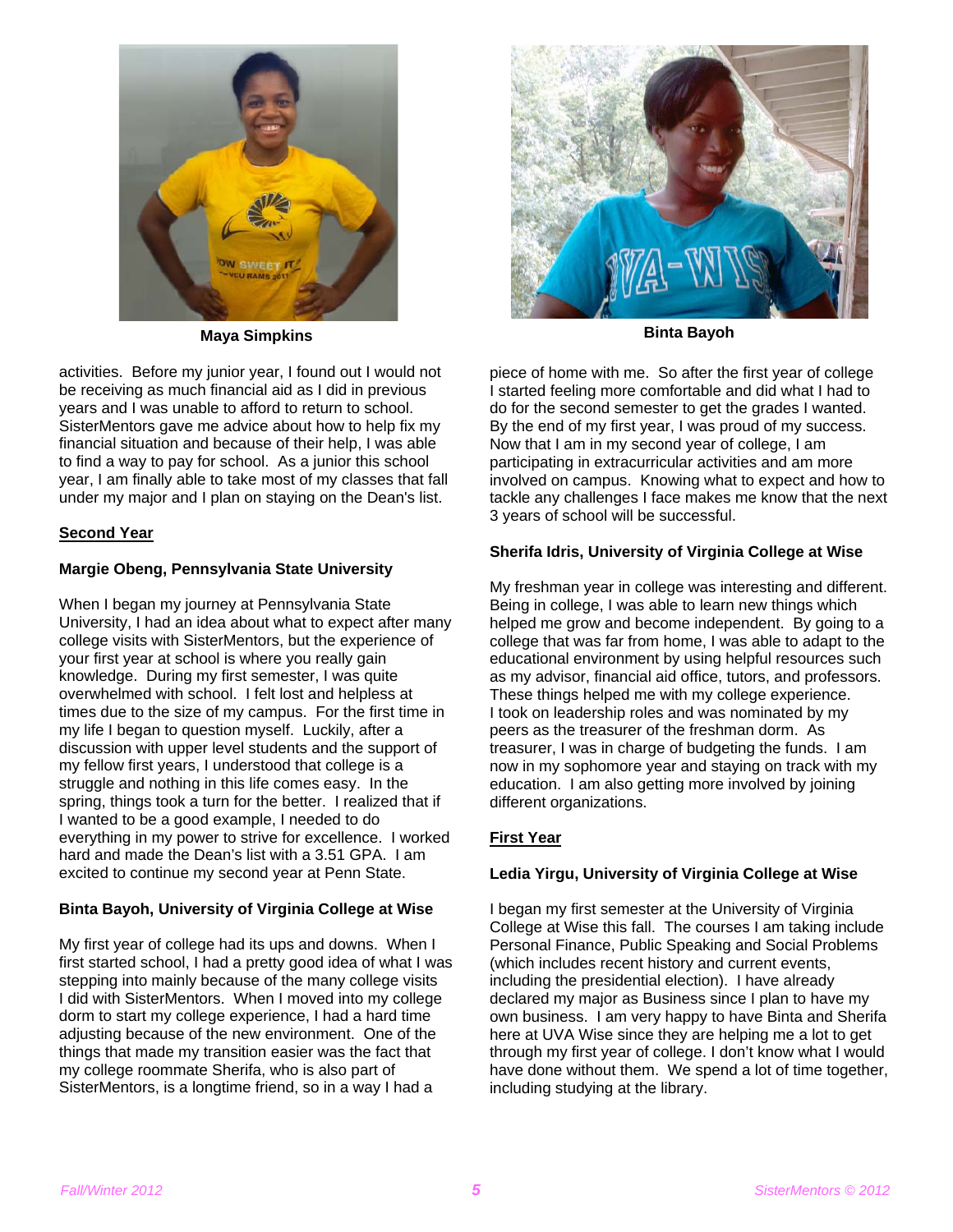### **Social Skills and Leadership Workshop**



"An awesome experience that I would never forget," said one of the girls. On May 26, 2012, SisterMentors girls participated in our annual social skills and leadership workshop. Held in partnership with the Jefferson Hotel, located a few blocks away from the White House, the workshop was taught by Ms. Fannie Allen of the prestigious Allen Etiquette Institute. The focus of this year's workshop was dealing with peer pressure and what it takes to become a good leader.

"I learned not to succumb to negative peer pressure and to do what's right," one of the girls said. The girls were first asked to define peer pressure and discuss what it

means. Mrs. Allen explained that peer pressure could be either positive or negative, and the focus of discussion was on negative peer pressure, including when one is pressured to use illegal drugs or to dress and behave in a certain way. Ms. Allen warned the girls to avoid drugs at all cost and advised them to dress appropriately for the particular occasion and to avoid micro miniskirts, tops that expose their bosoms and stilettos. Girls were told to wear skirts at or below the knee, especially for job interviews. Ms. Allen told girls that she would like them to have their own identity and to be comfortable in their skin. She expressed the hope that they would be strong and confident enough to resist peer pressure.

"I learned that, as a leader, you have to set a good example," a girl said. Girls learned that they should not engage in negative talk. Ms. Allen gave each girl a brown bag and told them that when they feel inclined to say something negative about someone else that they should find a private place, open the bag and say all the negative things about the person into it, crush the bag and then put it in File 13, the trash can. Ms. Allen reminded girls that how they speak will determine if they get respect and advised girls to pronounce their words properly and clearly. The girls also received a list of workplace dos and don'ts, which included not using Facebook while at work, attending all meetings with pen and paper in hand, and taking responsibility for their mistakes.

As they do every year, the girls raved about the workshop and parents expressed their gratitude for the skills their daughters learn and put into practice.

### **Update On Our Young Women Who Graduated From College**

#### **Megan Tuck, Duke University, Class of 2011**

Megan Tuck graduated with a Bachelor of Arts degree in Sociology with a Certificate in Markets and Management. Today, she is an Account Executive with Bliss Integrated Communications (Bliss). Bliss is a "business to business marketing communication agency" serving clients in health care and financial and professional services. Megan is primarily involved in working with financial services and is responsible for media relations and content strategy as well as larger marketing and program planning.

#### **Shannon Scott, Virginia Commonwealth University, Class of 2011**

Shannon Scott graduated with a Bachelor of Science degree in Business Administration and Business

Management with a concentration in Small Business and Entrepreneurship. Shannon recently worked as a Legal Assistant for a law firm in the Washington, D.C. area where she drafted legal documents and prepared and maintained clients' files. Prior to that, she was an Academic Scholar for Legal Ethics at Georgetown University School of Continuing Studies where she facilitated study sessions for paralegal students and prepared study guides to aid classroom instruction.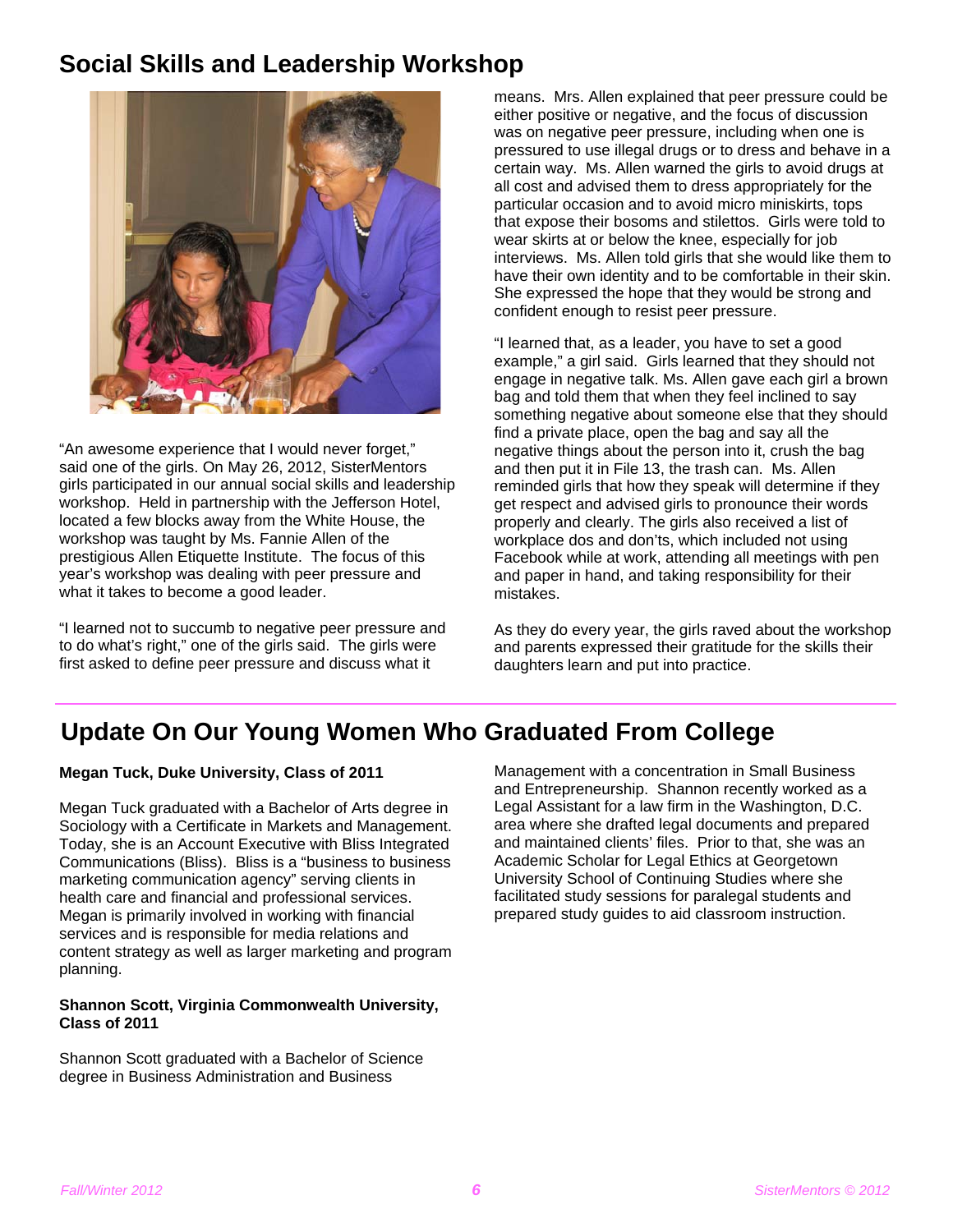### **Our Visit to Harvard University and Wellesley College**

*continued from page 1* 



**Ninth Grader and Professor Charles Ogletree**

At both schools, the girls sat in classes, attended a session on admissions and financial aid, and ate meals in the dining halls. The highlight of the trip was our visit with Professor Charles Ogletree, Harvard Law School Jesse Climenko Professor of Law and Director of the Criminal Justice Institute, and our meeting with President Kim Bottomly of Wellesley College.

#### Our Visit to Harvard Law School

"I was honored to meet President Obama's professor," said one of the girls. Professor Charles Ogletree graciously hosted us at the law school on the first day of our visit. The girls had asked to visit the law school since many of them want to become lawyers. Professor Ogletree taught both President Barack Obama and Mrs. Obama at Harvard and has remained close to President Obama throughout the president's political career. Professor Ogletree invited the girls to sit in on his law school class with guest lecturer, Stephen Bright, one of the nation's leading anti-death penalty attorneys. Before class began, Professor Ogletree spent time with the girls talking about his life and responding to questions.

Professor Ogletree shared with the girls that he grew up in a poor family but had great teachers at his high school, and went on to graduate from Stanford and Harvard universities. In response to a question from one of the girls, Professor Ogletree explained how he became a lawyer. He said that he was not sure about what he wanted to do when he was in college and decided to become a lawyer when he met Angela Davis' attorneys during her trial. Angela Davis is an American political activist and scholar whose trial is one of the most famous trials in U.S. history. Professor Ogletree said that he started his career as a public defender in Washington, D.C., a job he described as "the best job I ever had."

One of the girls asked how he feels knowing that he taught the President of the United States. Professor Ogletree said that President Obama was a remarkable student but that Mrs. Obama was even better. He explained that he met Mrs. Obama the first year he started teaching at Harvard and was impressed by her court appearances helping people on public assistance and with housing problems. One of the girls described the meeting with Professor Ogletree as "very informative." "It helped me figure out what I want to do with my future."

#### Our Visit to Wellesley College

"I loved it! I really felt welcomed and free here. I hope that I will come to Wellesley some day," said one of the girls. Thanks to the efforts of Professor Anjali Punjab, Professor of French at Wellesley, the college hosted the girls for a day during our trip. The girls met with President H. Kim Bottomly, a renowned immunobiologist and Wellesley's 13th president.

"Smart, strong, successful, and warm" were some of the words the girls used to describe President Bottomly. The president was very welcoming and generous with her time. She welcomed the girls to Wellesley and talked with them about the college and her presidency. The president described Wellesley as the top liberal arts college in the world for women. Wellesley educates women for leadership, she explained. Regarding training students for leadership, the president said that one of the most important things students learn is how to communicate well in the world. This is the purpose of the Wellesley student debates, modeled on the Oxford Debates where students present their arguments, their rebuttal, and then the audience votes and decides the winner.

"An all-women's college isn't a bad choice," one of the girls said after a very lively and engaging session with first and second year students of color at Wellesley. The girls were surprised to find students from the Washington, D.C. area, including five women who graduated from a public high school in Prince George's County, Maryland.

The students shared with the girls how they came to Wellesley, including their initial dismissal of the college simply because it is a women's college. This helped the girls to rethink their knee-jerk reaction to women's colleges. One of the students explained that she came to an all-women's college because she wants to find herself as a human being and as a woman. "I love Wellesley. The students were amazingly super nice," said one of the girls.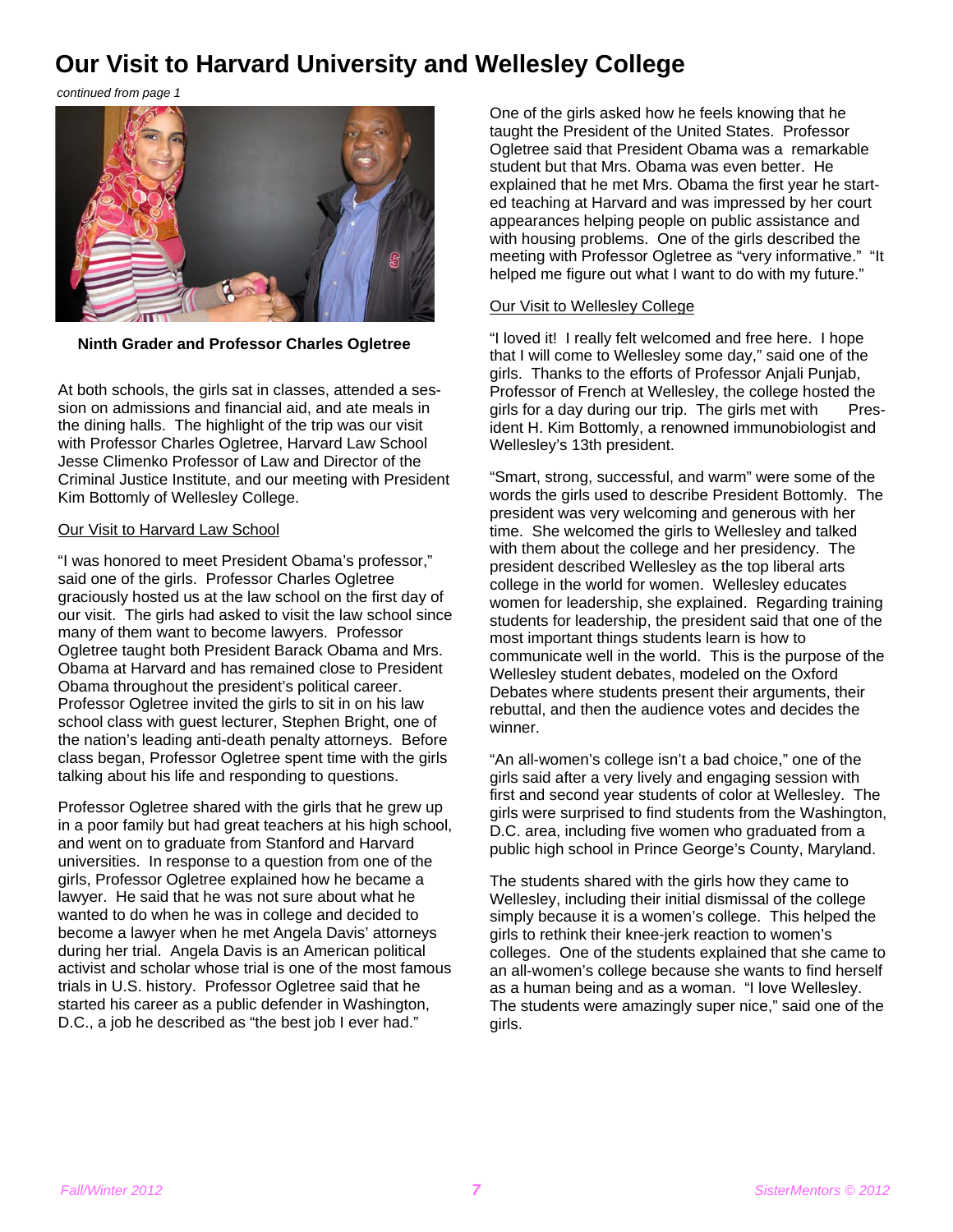### **SisterMentors' Doctorates and Where They Are Today**



**Melissa B. Littlefield Community Community Community Community Community Community Community Community Community** 



#### **Melissa B. Littlefield, Ph.D., 1998**

Melissa Littlefield is currently a tenured associate professor of Social Work at Morgan State University. She earned her doctorate in Social Work from Howard University. Melissa's article titled, "The Womanist Perspective for Social Work," made a significant contribution to her field. It is the first scholarship in social work literature that specifically articulates Black or African American women's standpoint in social work, bringing together the intersection of race and gender. Melissa is the principal investigator of an initiative called MINDS eHealth, which aims to reduce selected health disparities —- including HIV/AIDS, obesity, breast cancer, violence, and stress --- among African Americans.

#### **Paula Quick-Hall, Ph.D., 1998**

Paula Quick-Hall was a divorced mother of two children when she earned her doctorate in Political Science from the University of North Carolina at Chapel Hill. She is currently an assistant professor of Political Science at North Carolina Central University, a historically Black university in Durham, North Carolina. Paula also founded a nonprofit organization, the African American Education and Research Organization where she works to empower African American parents, children, and young adults to make well-informed choices about schooling, informal education, and learning at home.

#### **Judi Moore Latta, Ph.D., 1999**

Judi Moore Latta has always been an accomplished woman. She earned her doctorate in American Studies from the University of Maryland, College Park. Judi is a tenured professor of Radio, TV, and Film and a member of the graduate faculty of the Department of Mass Communications and Media Studies at Howard University (Howard). Most recently she served the President of Howard as a member of his cabinet primarily responsible for the university's strategic communications and marketing efforts. She co-chairs the Women's Studies graduate certificate program and

serves as a member of the steering committee of Women as Change Agents, a university-wide initiative under the leadership of the university's First Lady. Judi volunteers her time with young women in a girls rites of passage program. She has published several book chapters.

#### **Avis Jones-DeWeever, Ph.D., 2000**

Avis Jones-DeWeever earned her doctorate in Government and Politics from the University of Maryland, College Park. She is currently executive director of the National Council of Negro Women, the nation's oldest organization dedicated to the advancement of both civil rights and women's rights. Avis is a highly sought-after political commentator and her policy perspectives have been shared with media outlets, including CNN, PBS, BET, Essence Magazine, the New York Times, and the Washington Post.

#### **Randi Gray Kristensen, Ph.D., 2000**

Randi Gray Kristensen earned her doctorate in English from Louisiana State University in Baton Rouge, Louisiana. She is currently deputy director of "Writing in the Disciplines" at the University Writing Program at George Washington University in Washington, D.C. There, she also teaches service-learning writing classes. She edits the "Pedagogy/Activism/Cultural Studies" series at Lexington Books, which also published her book titled, *Writing Against the Curriculum: Anti-Disciplinarity in the Writing and Cultural Studies Classroom*.

#### **Desmonique Bonet, Ph.D., 2000**

Desmonique Bonet earned her doctorate in Political Science from American University in Washington, D.C. She is currently the head of Industry, B2B at Google Inc. She has created cross platform online campaigns for Johnson & Johnson, Revlon, Avon and Schick. Desmonique launched the Johnson's Baby Channel on YouTube, making Johnson & Johnson the first company to create a community for mothers of all backgrounds to learn from each other through the power of video.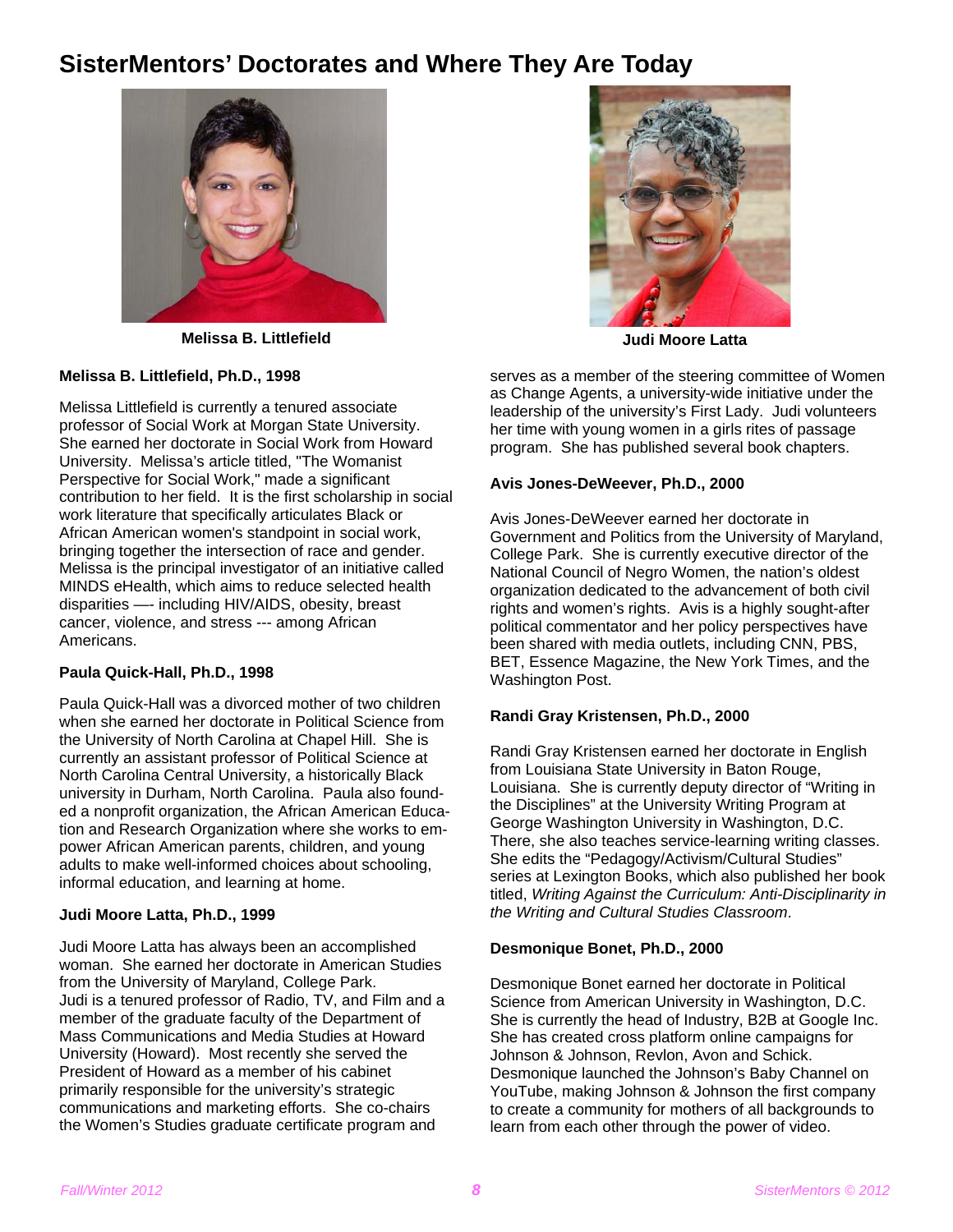Her key focus is enhancing digital education and activation across Google platforms in the Search, Mobile, Display and YouTube arenas. Desmonique is the founder of the New York Hispanic Googler Network.

#### **Adrienne M. Smith (formerly Adrienne M. Porter), Ph.D., 2001**

Adrienne M. Smith earned her doctorate in Public and Community Health (Minority/Women's Health) from the University of Maryland, College Park's School of Public Health, Department of Public and Community Health. She is currently a Public Health Advisor with the U.S. Department of Health and Human Services' Office on Women's Health. Within the Division of Outreach and Collaboration, she manages programs and outreach activities focused on minority women's health, and girl/ adolescent health promotion. Adrienne also mentors young public health students and professionals, and works with young women and girls.

#### **Kangbai Konaté, Ph.D., 2002**

Born and raised in France to parents from Mali and Guinea, West Africa, Kangbai Konaté earned her doctorate with highest honors in Sociology from Ecole des Hautes Etudes en Sciences Sociales in Paris, France. She also earned a degree in Economics from the Sorbonne. Kangbai has been working in the area of education for over 16 years, specializing in women's and girls' education, first as an educational supervisor and advisor in Paris, then as an international consultant in human development.

#### **Danielle Prendergast (formerly Danielle White), Ph.D., 2003**

Danielle Prendergast earned her doctorate in Political Science from American University in Washington, D.C. Today, Danielle works on social justice advocacy, including reproductive justice for women and girls of color and voting rights for ex-felons. She was the policy director for the ACLU in Florida. She has been a consultant on government relations and has lobbied for companies, including a Fortune 500 energy company. She has also worked on issues of climate change and cybersecurity.

#### **Codou Diaw, Ph.D., 2003**

Born and raised in Senegal, Codou Diaw lived in the United States for almost sixteen years. She earned her doctorate from the University of Maryland, Baltimore County in the Education Department's interdisciplinary program. Codou currently resides in Geneva, Switzerland. Until recently, she was executive director of the Forum for African Women Educationalists, the leading Pan-African NGO that promotes girls' education and advocates for gender equity in Africa. Codou was on the Advisory Board of the Clinton Global Initiative (CGI) Education Track in 2009 and 2010 where she advised



**Codou Diaw** 

President Clinton on key issues to feature regarding education and gender during the CGI Annual Meetings. Codou has published a number of articles and book chapters on gender education and has presented widely on the topic.

#### **Genevieve Gaisie (formerly Genevieve Yirenkyi), Ph.D., 2004**

Genevieve Gaisie has always been a woman on a mission. Born in Ghana, West Africa, Genevieve migrated to the United States at the age of five and obtained her doctorate when she was twenty-seven years old. Genevieve earned her doctorate in Clinical Psychology from the Pacific Graduate School of Psychology in Palo Alto, California. Today, she is a Clinical Psychologist in private practice focusing on children, adolescents and their families, and she is also a staff psychologist at Baltimore Medical System Community Health Clinics where she provides mental health services to underserved residents.

#### **Laura G. Daughtery, Ph.D., 2004**

Laura G. Daughtery is an associate professor at Catholic University in Washington, D.C. where she received tenure in 2011 and from where she had earned her doctorate in Social Work. Laura teaches foundation level courses in the baccalaureate and masters programs. Her research interests include understanding the experience and meaning of child welfare within the context of families and public child welfare services, and African American families and gerontology. She is co-author of two book chapters and her work has been published in several journals, including *Journal of the Society for Social Work and Research*.

#### **Carolyn Peoples Veiga, Ph.D., 2004**

Carolyn Peoples Veiga earned her doctorate from the University of Maryland, College Park, College of Education, Department of Human Development. Today, Carolyn is in private practice as an Educational Consultant. In this capacity, she serves as a dissertation editor, evaluates and analyzes college-level curricula, and presents seminars to college faculty on alternative strategies for educating adult learners returning to college. Carolyn is also an adjunct professor.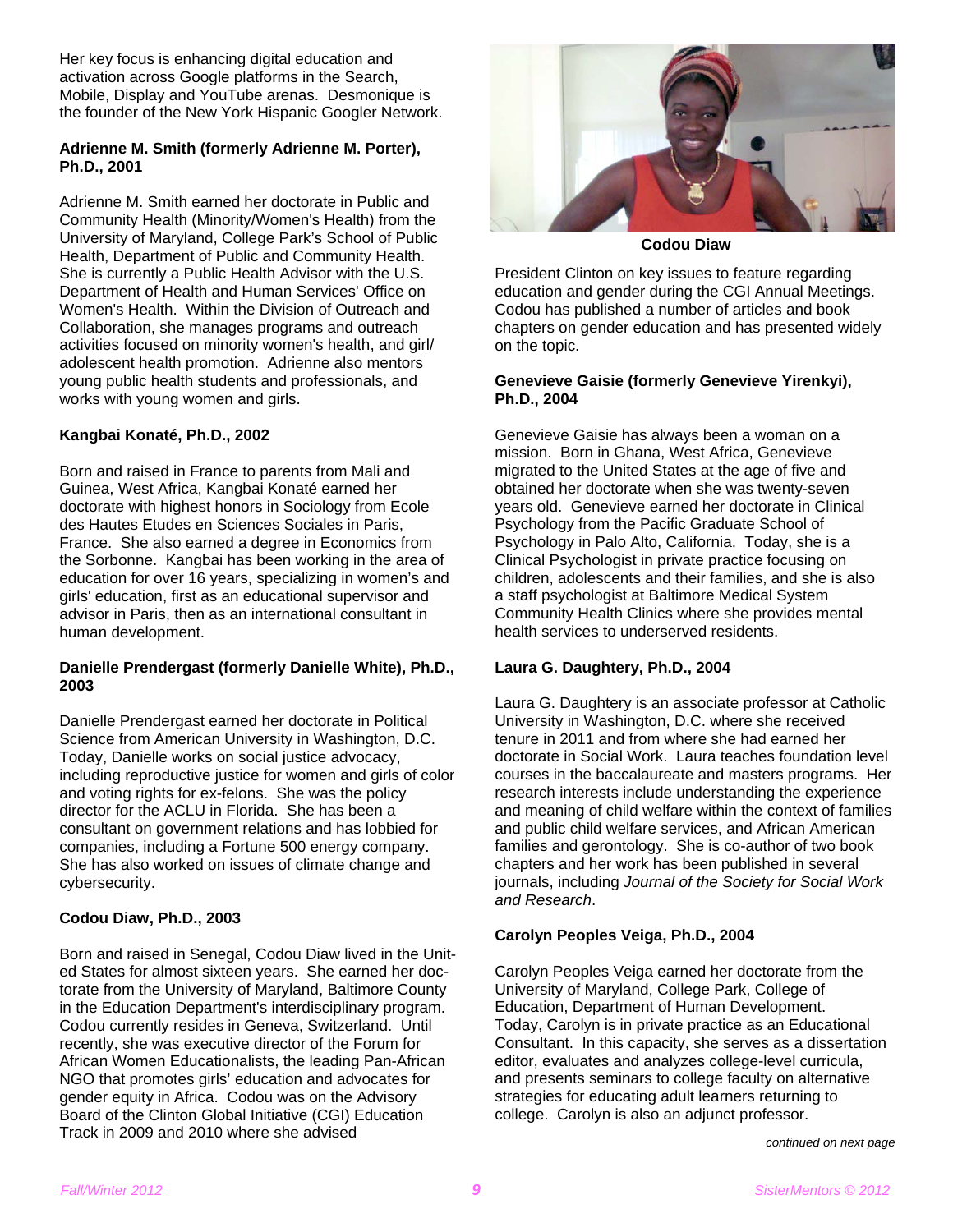### **SisterMentors' Doctorates and Where They Are Today**

#### **Najat Asaad, DSW, 2004**

Born in Egypt, Najat Asaad was the mother of two adult children when she earned her doctorate in Social Work from Howard University. She currently lives in Saudi Arabia.

#### **Koritha Mitchell, Ph.D., 2005**

Koritha Mitchell is the first in her family to go to college. She earned her doctorate in English from the University of Maryland, College Park. Today, she is a tenured associate professor of English at Ohio State University in Columbus, Ohio. Among her awards is a post-doctoral fellowship from the American Association of University Women. Koritha's recent book, *Living with Lynching,* has received awards from the Society for the Study of American Women Writers and the American Theatre and Drama Society. Koritha grew up in Sugar Land, Texas.

#### **Shona N. Jackson, Ph.D., 2005**

Born in Guyana, South America, Shona N. Jackson recently earned tenure at Texas A&M University where she is an associate professor of English and co-associate director of Graduate Studies in English. She earned her doctorate from the Interdisciplinary Program in Modern Thought & Literature from Stanford University. Shona is founding co-editor of the book series in Caribbean Studies at University Press of Mississippi and an advisory and contributing editor for *Callaloo*. Her new book, *Creole Indigeneity: Between Myth and Nation in the Caribbean,* was recently released by the University of Minnesota Press.

#### **Losang Rabgey, Ph.D., 2006**

When Losang Rabgey earned her doctorate in Anthropology and Gender Studies from the University of London School of Oriental and African Studies, she became one of the first Tibetan women in the West to earn a doctorate. She is currently the Executive Director of Machik,a nonprofit organization based in Washington, D.C. Under Losang's leadership, Machik built the first elementary and middle schools in a village in Tibet which educate the children of farmers and nomads. Losang was born in a refugee camp in northern India and grew up in Canada.

#### **Carol Hedgspeth, Ph.D., 2007**

Carol Hedgspeth earned her doctorate in Educational Psychology from the Department of Human Development and Psycho-Educational Studies in the School of Education at Howard University in Washington, D.C.

Carol is currently a senior research associate at the Institute for the Study of Knowledge Management in Education in Half Moon Bay, California. Her research interests include doctoral student persistence in higher education, health literacy in minority communities, and the importance of culturally competent program evaluation in education.

#### **Vivian H. Jackson, Ph.D., 2007**

Vivian H. Jackson is the kind of woman we all want to be when we grow up. At the age of 59, she earned her doctorate in Social Welfare at the Mandel School of Applied Social Sciences at Case Western Reserve University while also serving as a wife and mother to two teenage sons, one of whom she was helping with college applications. She is currently assistant professor in the Department of Pediatrics at Georgetown University School of Medicine where she serves as Senior Policy Associate for the National Center for Cultural Competence at the university's Center for Child and Human Development. She has many publications, including an edited book titled, *Cultural Competence in Managed Behavioral Health Care*.

#### **Calandra Tate Moore, Ph.D., 2007**

Calandra Tate Moore has always been a trailblazer. When she earned her doctorate in Applied Mathematics from the University of Maryland, College Park, she made history as one of the few women and even fewer women of color in the U.S. to earn a doctorate in Mathematics. She is also the first in her family to go to college. Today, Calandra is a tenure track assistant professor at the State University of New York, Staten Island.

#### **Adriane Williams, Ph.D., 2008**

Adriane Williams earned her doctorate in Educational Policy Studies from the University of Wisconsin, Madison. Until recently, she was an Assistant Professor at West Virginia University in the College of Human Resources and Education. Today, Adriane has left academia and returned home to Memphis, Tennessee to focus on her writing and to consult with schools, districts, nonprofits, and government agencies that serve low-income families.

#### **Tisha Y. Lewis, Ph.D., 2009**

Like so many of the women in SisterMentors, Tisha Y. Lewis' successes are due in large part to her ability to persevere and thrive in the face of seemingly insurmountable obstacles. After earning her doctorate in Reading at the University of Albany, SUNY, Tisha became a tenure track assistant professor in Language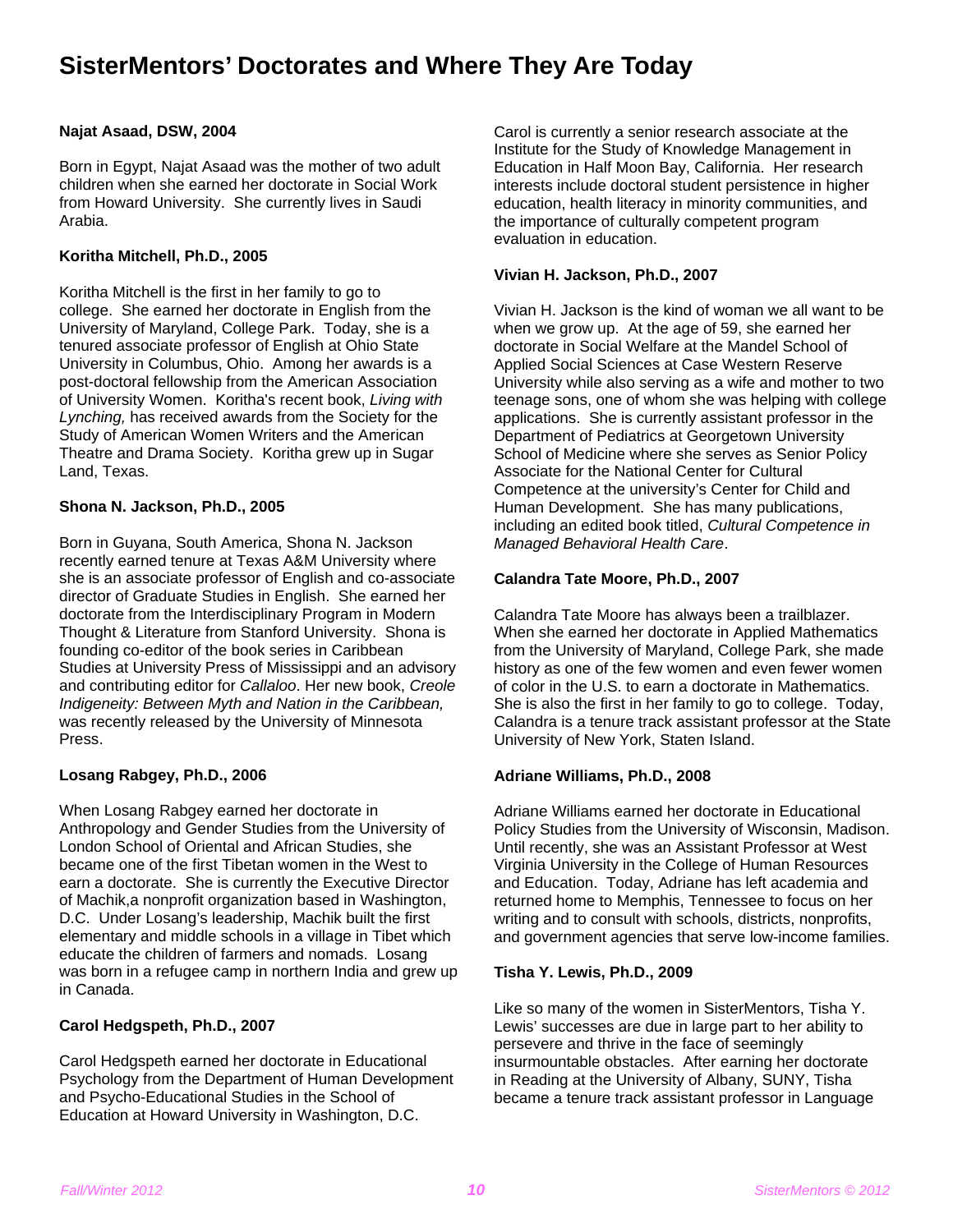

 **Tisha Y. Lewis** 

and Literacy at Georgia State University. Tisha's research explores how agency, identity, and power among African American families are constructed as they use digital literacies as mediating tools to make sense of their lives. Her work has appeared in books such as *Artifactual Literacies: Every Object Tells a Story*.

#### **Jessica Floyd, Psy.D., 2009**

Born and raised in Montgomery County, Maryland, at the age of twenty-six, Jessica Floyd earned her doctorate in Psychology from the Graduate School of Applied and Professional Psychology at Rutgers, The State University of New Jersey. Today, she is a Licensed Clinical Psychologist working in private practice and a staff psychologist at the Reginald S. Lourie Center for Infants and Young Children in Rockville, Maryland. Her specialization includes racial and cultural identity development issues. She also has a special concentration in interracial adoption and foster care families.

#### **LaNitra Berger (formerly LaNitra Walker), Ph.D., 2009**

LaNitra Berger has always held key positions wherever she has worked. Soon after earning her doctorate in Art History from Duke University, she became Director of Fellowships in the Honors College at George Mason University in Virginia. LaNitra is a member of the British Council's Transatlantic Network 2020. She continues to contribute to journals such as *Journal of Jewish Identities*, *Southern California Quarterly*, and *Women's History Review*.

#### **Lynda C. Jackson, D. M., 2009**

Lynda C. Jackson earned her doctorate in Management from the University of Maryland University College. She is a retired Colonel who proudly served more than 28 years in the United States Air Force where she received many awards for her work, including "Best in the Air Force" and the Defense Superior Service Award. She is currently an Assistant Professor of Business at Trinity University in Washington D.C. One of her goals is to inspire young women to gain access to powerful success factors as they ascend to the top in their chosen careers.

#### **Jennifer N. Bacon, Ph.D., 2009**

An acclaimed poet, Jennifer N. Bacon is a tenure track assistant professor of special education at Iona College in New York. She earned her doctorate in Curriculum and Instruction from the University of Maryland, College Park. She has received many awards for her work which focuses on therapeutic poetry or expressive/creative arts for adolescents and young adults, primarily girls and young women. Jennifer has published in *Journal of Poetry Therapy* and in *Teachers College Record*.

#### **Joelle Davis Carter, Ph.D., 2010**

Undoubtedly, one day soon, Joelle Davis Carter will join the ranks of the few women of color who are university presidents. Joelle recently assumed a new position as Assistant Vice President for Retention and Student Services at Western Kentucky University. She provides leadership and plays a significant role in developing retention programs to increase graduation rates for more than 18,000 undergraduates. She works closely with the academic affairs team within the Office of the Provost. She is the co-author of the upcoming book titled, *Black Males in Postsecondary Education*. Joelle earned her doctorate from the Department of Education Leadership, Higher Education and International Studies at the University of Maryland, College Park.

#### **Fanta Aw, Ph.D., 2010**

One of the most committed university administrators dedicated to students' quality of life, Fanta Aw has made significant contributions to students at American University (AU). Fanta is assistant vice president of Campus Life and director of International Students and Scholar Services. She earned her doctorate in Sociology from AU and is adjunct faculty at AU's School of International Service. Fanta's scholarship includes articles in *The Journal of College Admission* and a chapter in the book titled, *Institute for International Education.* Fanta was recently elected as chair and president of NAFSA.



**Fanta Aw** 

*continued on next page*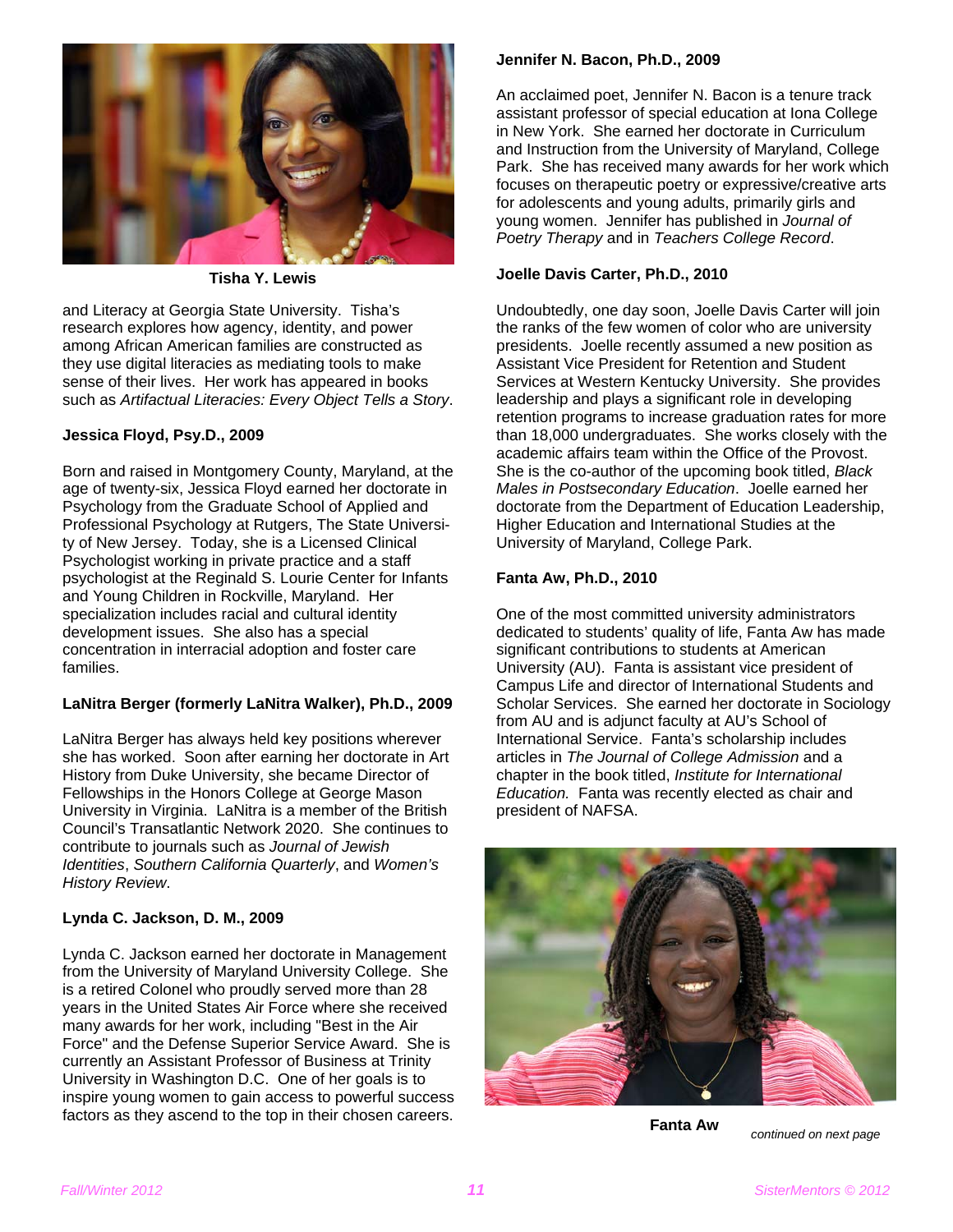### **SisterMentors' Doctorates and Where They Are Today**

#### **Melanie Harrison, Ph.D., 2011**

Melanie Harrison is one of the few women of color in the U.S. with a doctorate in the sciences. Right after she earned her doctorate in Environmental Science from the University of Maryland Baltimore, she moved to San Diego to become an environmental scientist and water quality specialist with the National Oceanic Administration (NOAA). In 2011, her article, "Denitrification in Alluvial Wetlands in an Urban Landscape," was featured on the cover of *Journal of Environmental Quality*. Her passions include mentoring youth as a Big Sister in the San Francisco Bay Big Brothers Big Sisters Program.

#### **Kenda Kittrell, DScPT., 2011**

Kenda Kittrell joined a unique group when she earned a Doctor of Science in Physical Therapy from the School of Medicine, University of Maryland Baltimore. Her advanced clinical doctorate is the highest level within the profession of physical therapy offered by only a few schools in the United States. After earning her doctorate, she became a clinical consultant and a clinical area expert to the Department of Disability Services of the District of Columbia and served as a clinical area expert for the government agency. She is currently the manager of clinical services and service delivery of the National Children's Center in Washington, D.C.

#### **Barbara Ceptus, Ph.D., 2011**

Barbara Ceptus earned her doctorate in Cultural Studies from the University of California, Davis. Her dissertation is titled, *(Re)membering Revolution, Imagining Blackness: The Haitian Revolution in the Black Cultural Imaginary.* A dissertation fellowship from the American Association of University Women helped her to complete her doctorate. Barbara was awarded a Public Fellows fellowship from the American Council of Learned Societies through which she is working as the Leadership Development Officer at the Council on Foundations in Arlington, Virginia.

#### **Dora Oduor, Ph.D., 2011**

Dora Oduor is gifted with the sort of optimism and faith that most of us wish for. She was born in Kenya and earned her doctorate in Sociology from American University in Washington, D.C. Her research interests are in HIV/AIDS in Africa. After earning her doctorate, Dora was a consultant with DC CARES, a nonprofit organization that serves at-risk youth in Washington, D.C. Dora plans to pursue a career in gender and development, and in human rights and social justice, especially for marginalized groups.

#### **JaNay Queen, Ph.D., 2011**

JaNay Queen earned a doctorate in Education from the University of Maryland, College Park. She is currently the Director of Client Services for Results Leadership Group in Bethesda, Maryland. She works with public and private sector leaders to implement results-based strategies that enable organizations to measure their community impact and program effectiveness. Prior to her current job, she served as a Project Manager for leaders in the United States Virgin Islands who work to improve the conditions of health and education for children. JaNay gives back to her community by mentoring youth.



**JaNay Queen**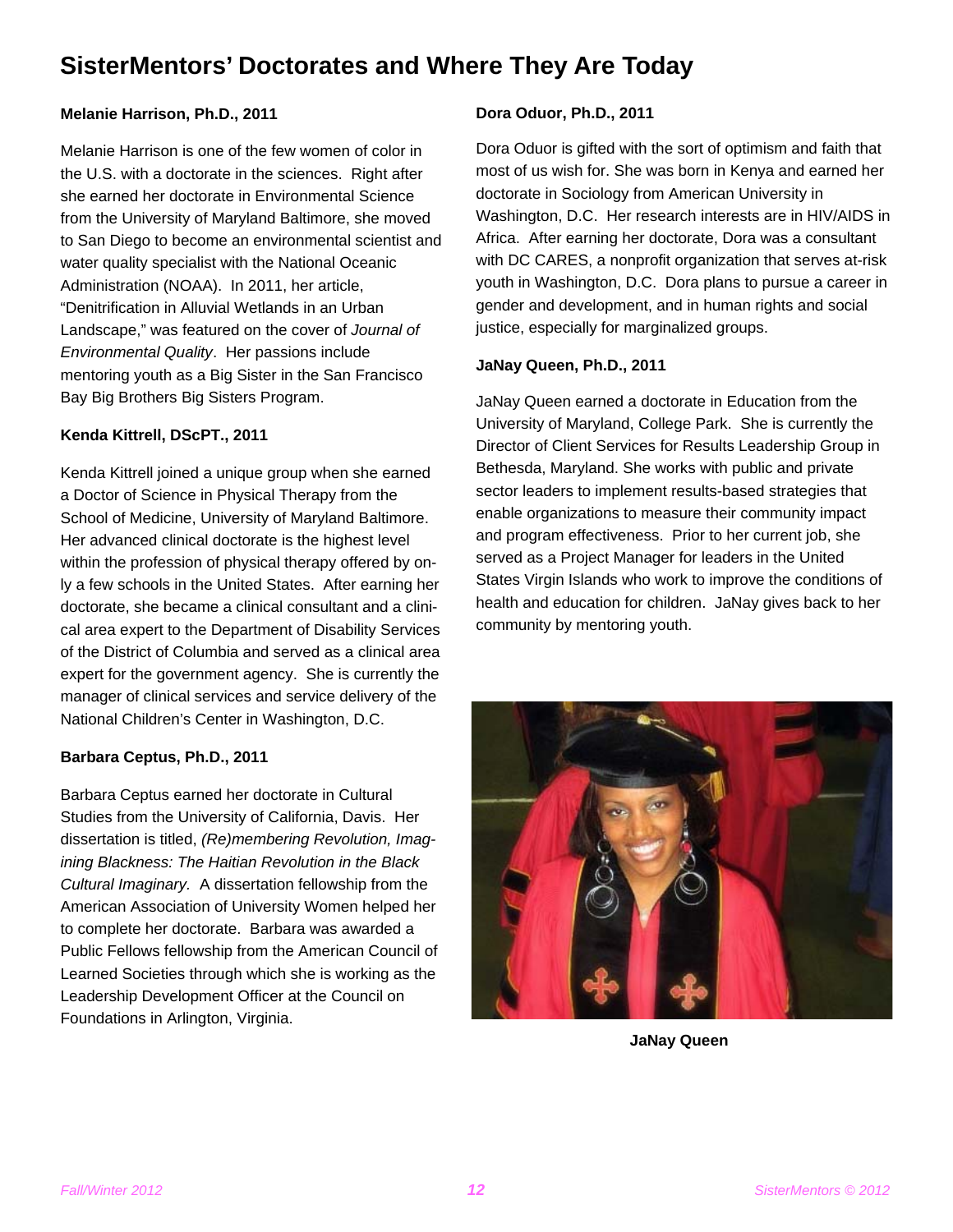### **Thank You Very Much!**

Very special thanks to the law firm of Schiff Hardin LLP, including its Diversity Committee. Special thanks to the Managing Partner of Schiff's D.C. office, Sherry Quirk, and Schiff Partner, Regina Speed-Bost.

Thanks to all of our wonderful donors and supporters, including everyone who supported us at our SisterMentors Discovered: Building the Dream fundraiser last November, including those who made five-year pledges and joined the Dream Builders Society --- Elizabeth Boris, Diane and Lyle Brenneman, Montina M. Cole, John Chilton, Glynn Key, Judi Moore Latta, Cheryl LaRoche, Shireen K. Lewis, Kris Miller, Claudia Morris, Christopher Shirley, Sherry Quirk, Norma Scogin and Keelin Quirk. Thanks to Marvourneen Dolor, Marcia Ellis, Tracy Gary and Sandra Jowers for their continued generosity.

Thanks also to Esperanza Anderson, Maria Jose Lopez Barragan, Edward Hayes, Thomas Jesulaitis, Susan Leverone, Laree Martin, Phillis Morgan, Leanne Nurse, Linda Orr, Winifred Quinn and Townsend Robinson.

Special thanks to Timothy Boller of Seed IP Law Group, Laura Possessky of Gura & Possessky PLLC, Karl Straub for the free guitar lessons for one of our girls, Christine Romero for yoga classes for our girls, and Kris Miller and Yogaville for writing retreats for the women.

Thanks to Professor Charles Ogletree for generously hosting the girls at Harvard Law School and to Gina Douglas and everyone at Harvard for helping to make our visit a success. And thanks to Spencer Overton and John Zentay for making it happen. Thanks to President Kim Bottomly of Wellesley College for meeting with the girls and to everyone at Wellesley who helped to make our visit a success. And thanks to Professor Anjali Prabhu for making it happen.

Special thanks to the Jerry Taylor and Nancy Bryant Foundation, The Meyer Foundation, Whole Foods Market P Street, Father Dave Bergner, Reverend Sylvia Sumter of Unity of Washington, D.C., and the Social Justice Council of River Road Unitarian Universalist Congregation.

Many thanks to our wonderful volunteers, including Tuedy Wilson, Mary Helen Coleman, LaShoun Christian, Mignonette Dooley, Hazel Edney, Saunji Fyffe, Carolivia Herron, Lee Hoffman, Ernestine Jones, Dawn Nelson, Wayne Richardson, Cherri Sinclair, John Teschner, Natalie Turner, and Wade Wallace.

Special thanks to Cindy Ayala and all her friends who generously volunteer their time, including Nancy Alvaro, Marvin Ayala, Vincenzo Caballero, Simon Conn, Madeleine Kish and Kevin Lu.

Very special thanks to Renae Baird and to Steve Johnson for going above and beyond in helping with our fundraiser last year and with this newsletter. A very special thanks to The Honorable Jeanne Fox, a sister alumna of Douglass College, Rutgers University.

Our deepest gratitude to Florrie (Flo) Walker, a strong supporter of SisterMentors who passed away in 2011 and Dr. Carroll F.S. Hardy who passed away in 2012.

And, as always, thanks to the women and girls of SisterMentors for their fortitude and grace.

"Chipo has always been impressed with SisterMentors from the very first day I told her about it. She was greatly impacted by the Social Skills and Leadership Workshop at the Jefferson Hotel where she really analyzed everything, from the people to the architecture. She talked incessantly about how she will never forget the proper way to present herself going forward. The recent trip to the National Museum of Women in the Arts was just as compelling, as she didn't even know there was a museum devoted exclusively to women. Since she is new, she is looking forward to building a relationship with her mentor. She has always relished the idea of having a sort of "big sister" to engage with. She can't wait until that happens. I am very happy that Chipo is a part of SisterMentors and we look forward to what's ahead."

> —-Vita Tucker Mother of a SisterMentors Girl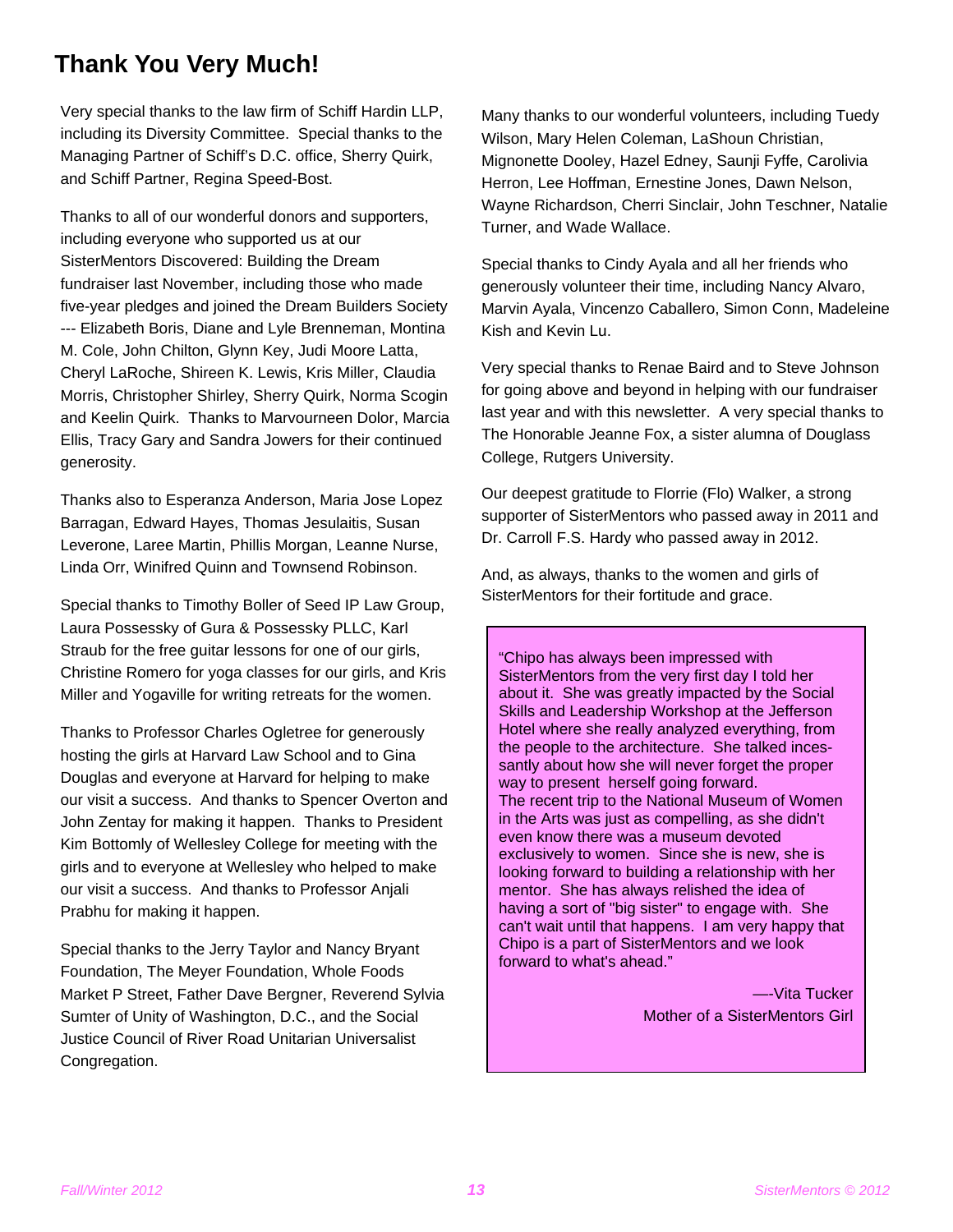### **Honorary Degree Recognizes SisterMentors**



Rutgers, The State University of New Jersey, awarded Dr. Shireen K. Lewis with an Honorary Doctor of Humane Letters on May 13, 2012, in recognition of her work with SisterMentors. Dr. Lewis, the founder of SisterMentors, was honored at the University's Commencement exercises in New Brunswick, New Jersey, "to recognize [her] achievements and exemplary contributions to society," and to celebrate her "passionate commitment to higher education...in this fifteenth year of the founding" of SisterMentors. "The impetus for my work," says Dr. Lewis, "is my experience as a child attending the first school in my

village in Trinidad and Tobago.It was there that I was mentored by a young woman teacher when I was eight years old. That mentoring relationship profoundly changed my life and boosted my self-esteem to such an extent that I went on to excel in college, earn a law degree, and a Ph.D."

Dr. Lewis earned a Bachelor's degree from Rutgers University's Douglass College, a law degree from the University of Virginia School of Law, and a Ph.D. from Duke University. She practiced law with a New York City law firm.

### **SisterMentors' Recent Accomplishments**

- SisterMentors recognized with an Honorary Doctorate from Rutgers, The State University of New Jersey.
- Helped 19 young women to go to college, including to Duke, Goucher, Bates, Northern Virginia Community College and Virginia Commonwealth University.
- Three of the young women we helped to send to college received their undergraduate degrees, and the others remain on track to graduate.
- Took girls to visit Harvard University where they met with Professor Charles Ogletree of Harvard Law School and to Wellesley College where they met with President Kim Bottomly.
- Helped 42 women to earn their doctorates, including in Math, Science and Economics.
- Three women we helped to earn their doctorates gained tenure at their universities.
- Celebrating 15 Years of SisterMentors.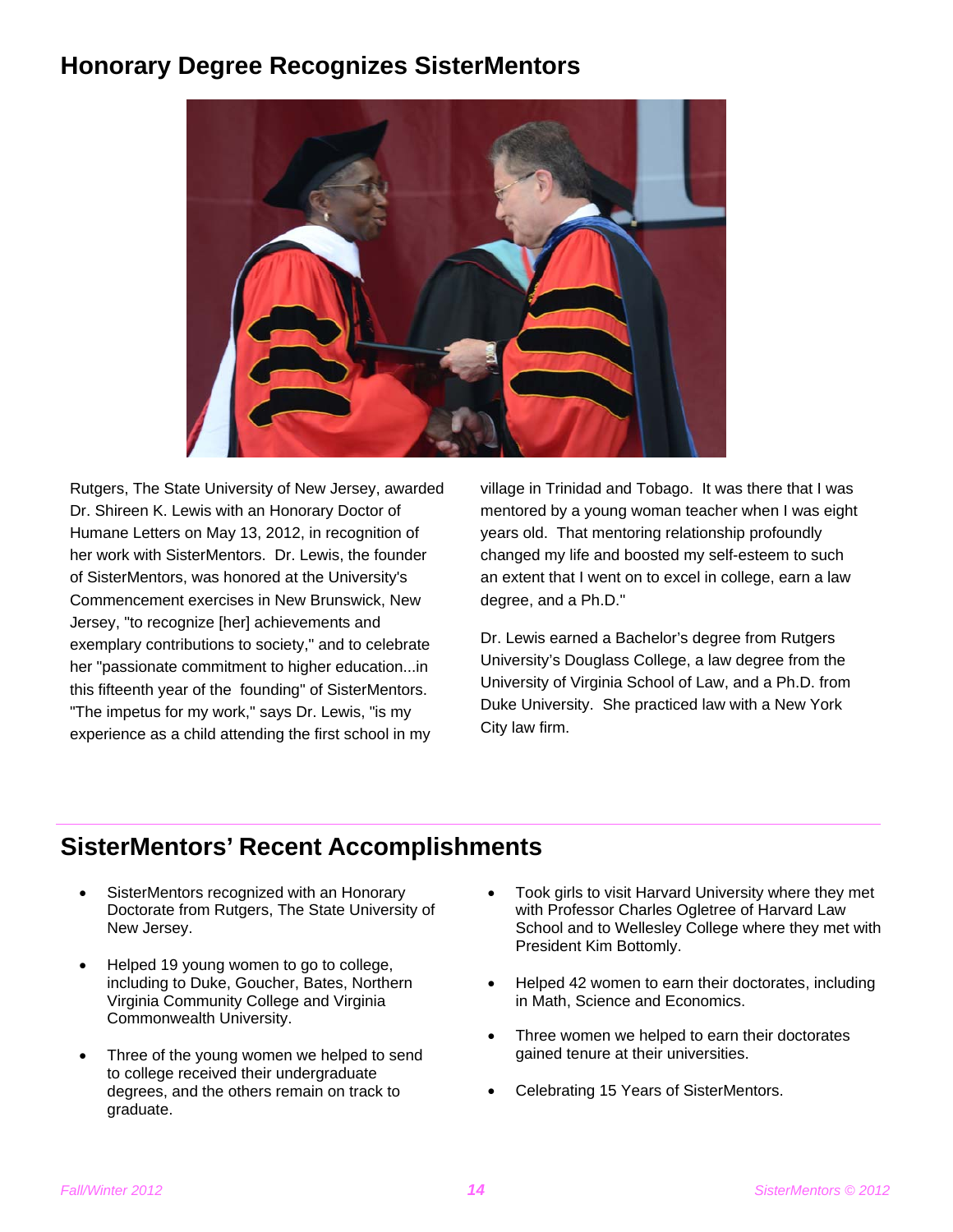### **PLEASE SUPPORT SISTERMENTORS — Join us in celebrating 15 years**

In honor of SisterMentors' 15th anniversary, I would like to support the fundraising campaign to raise \$30,000 in cash and pledges by December 31, 2012. My donation will help sustain SisterMentors for the next 5 years to help continue mentoring women and girls of color in their pursuit of higher education.

**I would like to help sustain SisterMentors for the next five years with the following pledge:** 

\$1,000 per year for 5 years

5500 per year for 5 years

\$250 per year for 5 years

\$\_\_\_\_\_\_\_\_\_\_\_\_\_\_\_ for \_\_\_\_\_\_\_\_\_ years, for a total of \$\_\_\_\_

I cannot make a pledge at this time but would like to make a donation of \$

**Please make the first payment on your pledge or send your donation by December 31, 2012. Please remember that your donation is tax deductible.**

| <b>Choose this:</b> | <b>DONATION BY CHECK</b> |
|---------------------|--------------------------|
|---------------------|--------------------------|

 My check is enclosed, made payable to **EduSeed.\*** Please include your phone number and email. My company will match my gift.

#### **Or choose this: DONATION BY CREDIT CARD**

| Please charge my credit card (circle one): VISA/Mastercard/Discover/American Express                                                                                                                                                 |  |  |  |  |
|--------------------------------------------------------------------------------------------------------------------------------------------------------------------------------------------------------------------------------------|--|--|--|--|
|                                                                                                                                                                                                                                      |  |  |  |  |
|                                                                                                                                                                                                                                      |  |  |  |  |
| Security Code (3 or 4 digits): _______                                                                                                                                                                                               |  |  |  |  |
|                                                                                                                                                                                                                                      |  |  |  |  |
|                                                                                                                                                                                                                                      |  |  |  |  |
| My company will match my gift                                                                                                                                                                                                        |  |  |  |  |
| Signature: <u>contact and a series of the series of the series of the series of the series of the series of the series of the series of the series of the series of the series of the series of the series of the series of the </u> |  |  |  |  |
|                                                                                                                                                                                                                                      |  |  |  |  |

#### **Or choose this: CONLINE DONATION**

 I am making a pledge or donation online at **www.sistermentors.org** by clicking the **DONATE NOW** link and following the instructions. I am including my phone number, email and address.

My company will match my gift.

**\***For donations by check, please use the enclosed envelope and make your check payable to EduSeed and mail to:

EduSeed/SisterMentors 901 K Street N.W., Suite 700 Washington, D.C. 20001

#### **Please remember your donation is tax deductable.**